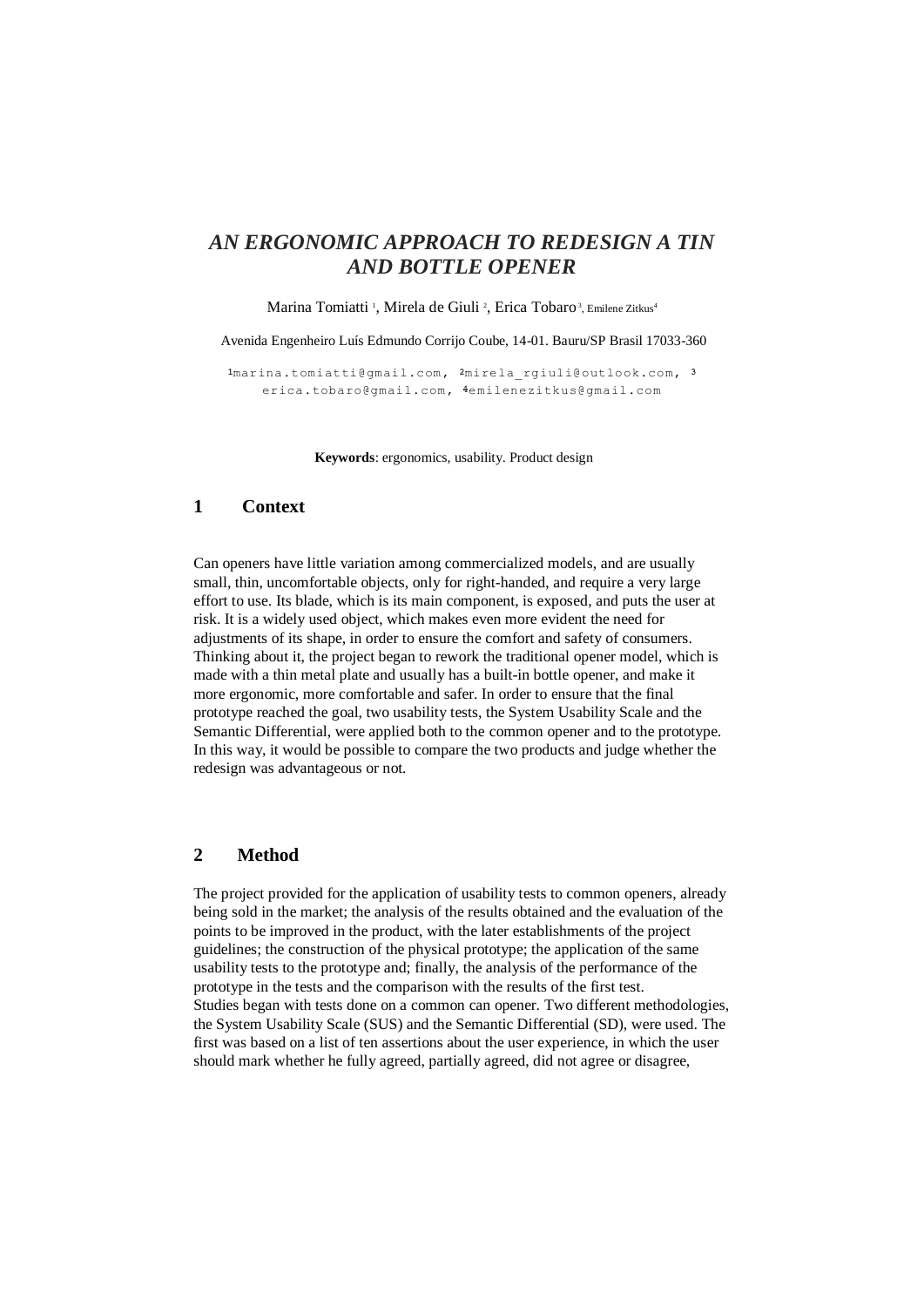partially disagreed or disagreed fully with the statements. Each position of agreement or disagreement was worth a score of 1 to 5, with 1 being the "totally disagree" and 5 being the "totally agree".

The second methodology was the SD, which uses a chart with ten pairs of antagonistic adjectives for the user to indicate, on a ten-point scale, which of the adjectives most qualifies the product. The score ranges from 1 to 10, and the end result is the sum of all averages of all pairs of adjectives. Each of the adjectives receives a rating between positive and negative, which must be done before the test application. The objective of the test is that the product be perceived with more positive characteristics as possible, so that your final score will increase. The tests applied to the common opener had averages of 63 points (SUS) and 49.70 points (SD). These averages put this opener in a median position of performance, not excellent nor totally bad. By the SUS test, this opener had worse performance in the issues that involved the ease of handle and the quality of the material used in the product.

This result highlighted the following points as project guidelines: change in the type of handle to reduce muscle stress; Increase the area of contact between the user's hand and the product; Comfort to the user; Material change of the object.

From these guidelines came many alternatives, and the most appropriate was modeled in 3D and later made in the laboratory of the university by the team itself. The body of the object was constructed with eucalyptus wood, the can opener blade was removed from a product for sale on the market, and the bottle opener was constructed with a screw and two washers.

### **3 Results**

The prototype was tested following the same methodology as the common opener test, and the results showed that in both tests there was an 11% improvement in the user's overall perception during can opener use. Individually, the SUS analysis shows six questions obtained higher scores than those reached in the first test, and the four that presented a decrease dealt with the formal design of the product, its manipulation, its format and its ease of use. In turn, the DS test also showed improvements. Of the twelve semantic pairs, seven had an increase in punctuation and a change in the adjective closest to the use experience. In this test, the prototype was perceived as hygienic, anatomical, attractive, ergonomic, sustainable, elaborate and desirable. All these adjectives were considered positive for this test, and they opposed the adjectives chosen for the common opener, which were all negative.

The SUS test indicated that the product is not so intuitive in its use, mainly because its format does not refer to any characteristic of the conventional model, which ends up confusing the user, since it automatically tries to reproduce the mode To which he is accustomed. It is necessary to eliminate this type of doubt so that the safety and comfort of the product are not compromised, and this will be considered in a later review of the project. As the format itself did not cause discomfort, we believe that a